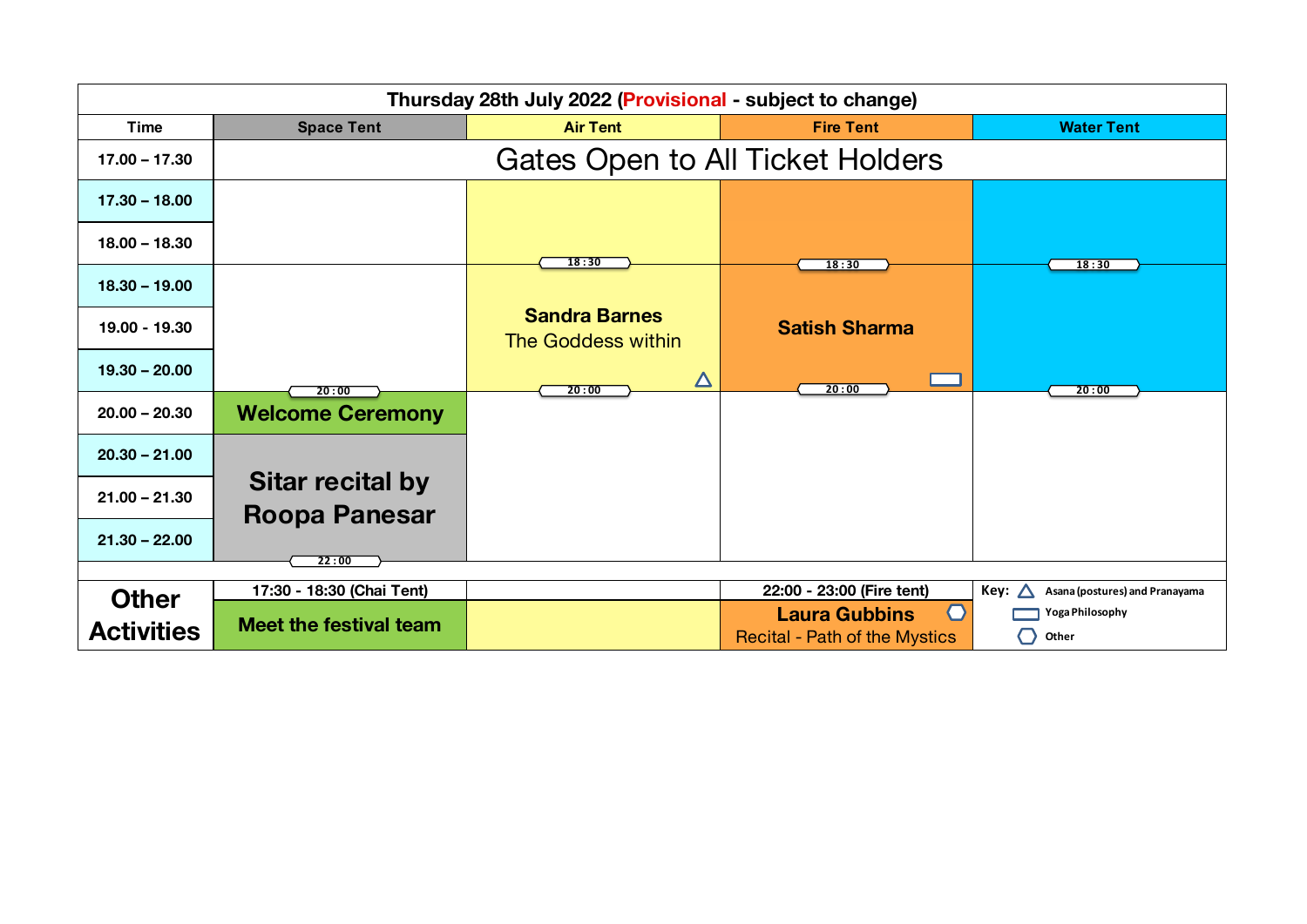| Friday 29th July 2022 (Provisional - subject to change) |                                                |                                                 |                                |                                                            |
|---------------------------------------------------------|------------------------------------------------|-------------------------------------------------|--------------------------------|------------------------------------------------------------|
| <b>Time</b>                                             | <b>Space Tent</b>                              | <b>Air Tent</b>                                 | <b>Fire Tent</b>               | <b>Water Tent</b>                                          |
| $7.00 - 7.30$                                           | 7:30                                           | 7:30                                            | 7:30                           | 7:30                                                       |
| $7.30 - 8.00$                                           | <b>Kamal Singh</b>                             | Deepika Saini                                   |                                | <b>André Riehl</b>                                         |
| $8.00 - 8.30$                                           |                                                |                                                 | <b>Ram Vakkalanka</b>          |                                                            |
| $8.30 - 9.00$                                           | Ashtanga Yoga<br>$\overline{\Delta}$<br>9:00   | Pranayama<br>$\Delta$<br>9:00                   | 9:00                           | Prana Kriya Sadhana<br>$\overline{\blacktriangle}$<br>9:00 |
| $9.00 - 9.30$                                           | 9:30                                           | 9:30                                            | 9:30                           | 9:30                                                       |
| $9.30 - 10.00$                                          | <b>Usha Devi</b>                               | <b>Helena Turner</b>                            |                                |                                                            |
| $10.00 - 10.30$                                         |                                                |                                                 | <b>Ram Banerjee</b>            | <b>Luci Trendle</b>                                        |
| $10.30 - 11.00$                                         | Iyengar Yoga<br>$\boldsymbol{\Delta}$<br>11:00 | Yoga & Yantra<br>$\boldsymbol{\Delta}$<br>11:00 | $\blacksquare$<br>11:00        | $\Delta$<br>11:00                                          |
| $11.00 - 11.30$                                         | 11:30                                          | 11:30                                           | 11:30                          | 11:30                                                      |
| $11.30 - 12.00$                                         |                                                |                                                 | Sw. Brahmaprajnananda          |                                                            |
| $12.00 - 12.30$                                         | <b>Biet Simkin</b>                             | <b>Tarik Dervish</b>                            |                                | <b>Varun Raj</b>                                           |
| $12.30 - 13.00$                                         | $\cup$<br>13:00                                | $\Box$<br>13:00                                 | Patanjali Yoga Sutras<br>13:00 | $\Delta$<br>13:00                                          |
| $13.00 - 13.30$                                         | 13:30                                          | 13:30                                           | 13:30                          | 13:30                                                      |
| 13.30 - 14.00                                           | <b>Sheila Whittaker</b>                        |                                                 | Swami Brahmavidananda          |                                                            |
| $14.00 - 14.30$                                         |                                                | <b>Pallavi Dodia</b>                            |                                | <b>Jyoti Manuel</b>                                        |
| $14.30 - 15.00$                                         | Gong bath<br>★<br>15:00                        | $\Delta$<br>15:00                               | Advaita Vēdantā<br>15:00       | $\Delta$<br>15:00                                          |
| $15.00 - 15.30$                                         | 15:30                                          | 15:30                                           | 15:30                          | 15:30                                                      |
| $15.30 - 16.00$                                         | <b>Usha Devi</b>                               |                                                 | <b>Swamini Brahmaprajnanda</b> | <b>Joe Hoare</b>                                           |
| $16.00 - 16.30$                                         |                                                | <b>Tarik Dervish</b>                            |                                |                                                            |
| $16.30 - 17.00$                                         | Iyengar Yoga<br>$\Delta$<br>17:00              | 17:00                                           | Patanjali Yoga Sutras<br>17:00 | <b>Laughter Yoga</b><br>0<br>17:00                         |
| $17.00 - 17.30$                                         |                                                | 17:30                                           | 17:30                          | 17:30                                                      |
| $17.30 - 18.00$                                         |                                                | <b>Kamal Singh</b>                              | Swami Brahmavidananda          |                                                            |
| $18.00 - 18.30$                                         |                                                |                                                 |                                | <b>Debbie Farrar</b>                                       |
| $18.30 - 19.00$                                         |                                                | Ashtanga Yoga<br>$\Delta$<br>19:00              | Advaita Vēdantā<br>19:00       | △<br>19:00                                                 |
| 19.00 - 19.30                                           | 19:30                                          |                                                 |                                |                                                            |
| $19.30 - 20.00$                                         | <b>Manish Vyas</b>                             | Key:<br>Advaita Vedanta (Non-Dual Teaching)     | Yoga Nidra<br>⌒                | <b>Sound Therapy</b>                                       |
| $20.00 - 20.30$                                         |                                                | Asana (postures) and Pranayama (Breath control) | Meditation                     | Yoga Philosophy                                            |
| $20.30 - 21.00$                                         | in Concert<br>21:00                            | Ayurveda (knowledge of life and longevity)      | Other                          |                                                            |
| $21.00 - 21.30$                                         |                                                |                                                 |                                |                                                            |

| Other             | 16:00 - 17:30 (Chai Tent) | 21:30 - 22:30 (Air Tent)          | 21:30 - 22:30 (Fire tent)            | 07:30 - 09:00 (Near Teen Tent) |
|-------------------|---------------------------|-----------------------------------|--------------------------------------|--------------------------------|
|                   | <b>Kimberley Soni</b>     | <b>Sandra Barnes</b>              | Laura Gubbins                        | <b>Angela Cresswell</b>        |
| <b>Activities</b> | <b>Ayurvedic Cooking</b>  | <b>Yoga Nidra with Sound Bath</b> | <b>Recital - Path of the Mystics</b> | 108 Sun Salutations            |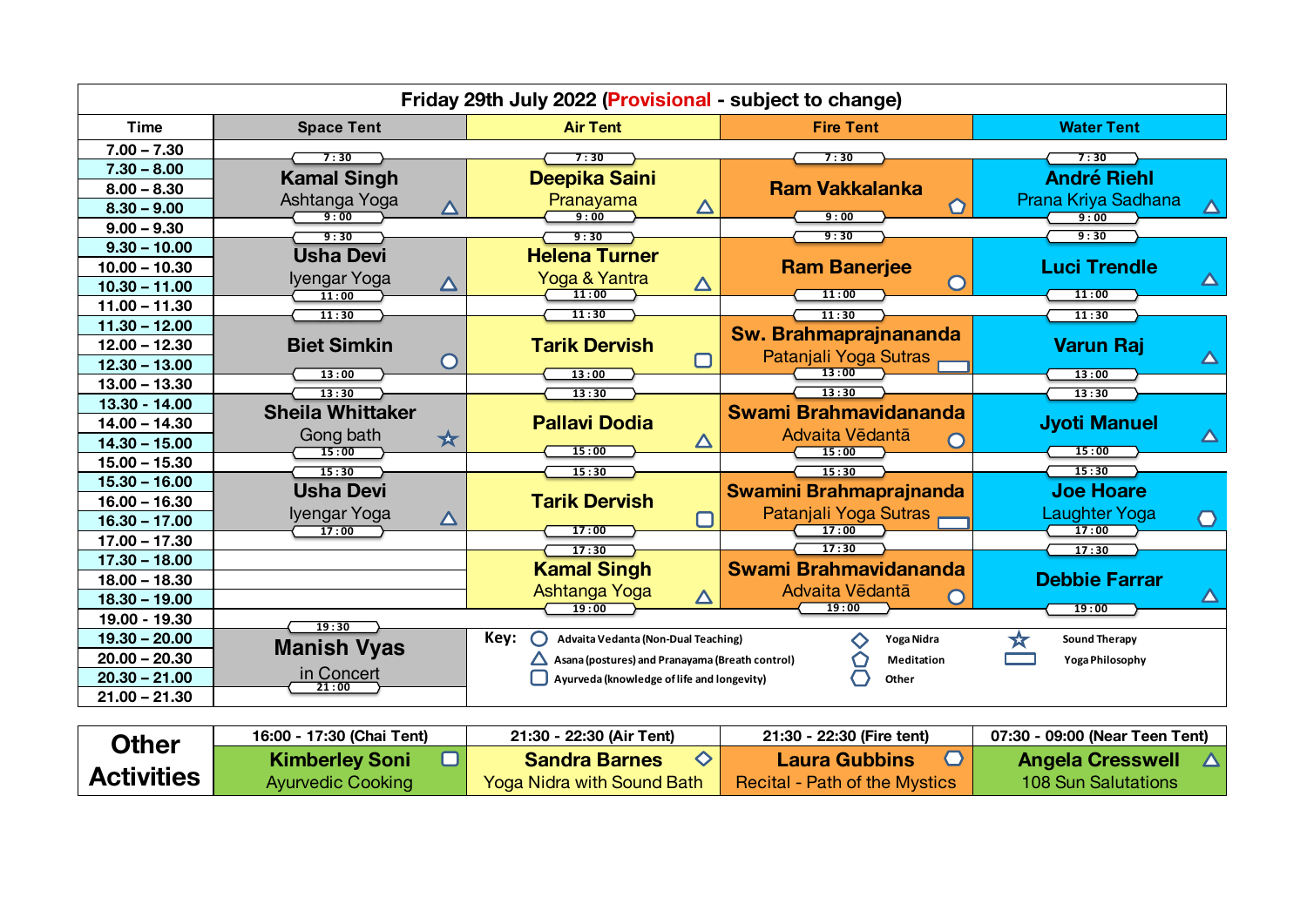| Saturday 30th July 2022 (Provisional - subject to change) |                                                |                                                 |                                                     |                                               |
|-----------------------------------------------------------|------------------------------------------------|-------------------------------------------------|-----------------------------------------------------|-----------------------------------------------|
| <b>Time</b>                                               | <b>Space Tent</b>                              | <b>Air Tent</b>                                 | <b>Fire Tent</b>                                    | <b>Water Tent</b>                             |
| $7.00 - 7.30$                                             | 7:30                                           | 7:30                                            | 7:30                                                | 7:30                                          |
| $7.30 - 8.00$                                             | <b>Kamal Singh</b>                             | Deepika Saini                                   |                                                     | <b>Uday Bhosale</b>                           |
| $8.00 - 8.30$                                             |                                                |                                                 | <b>Ram Vakkalanka</b>                               |                                               |
| $8.30 - 9.00$                                             | Ashtanga Yoga<br>$\boldsymbol{\Delta}$<br>9:00 | Pranayama<br>$\boldsymbol{\Delta}$<br>9:00      | 9:00                                                | Iyengar Yoga<br>$\boldsymbol{\wedge}$<br>9:00 |
| $9.00 - 9.30$                                             | 9:30                                           | 9:30                                            | 9:30                                                | 9:30                                          |
| $9.30 - 10.00$                                            | <b>Usha Devi</b>                               | <b>Echo Elliot</b>                              |                                                     |                                               |
| $10.00 - 10.30$                                           |                                                | $\Delta$<br><b>Power Hour</b>                   | <b>Ram Banerjee</b>                                 | <b>Luci Trendle</b>                           |
| $10.30 - 11.00$                                           | Iyengar Yoga<br>$\bf \Delta$<br>11:00          | $\frac{10:30}{11:00}$                           | 11:00                                               | $\blacktriangle$<br>11:00                     |
| $11.00 - 11.30$                                           | 11:30                                          | <b>Siri Sadhana Kaur</b>                        | 11:30                                               | 11:30                                         |
| $11.30 - 12.00$                                           | <b>Sheila Whittaker</b>                        | △<br>Kundalini Yoga<br>(12:00                   | Sw. Brahmaprajnananda                               | <b>André Riehl</b>                            |
| $12.00 - 12.30$                                           |                                                | 12:30                                           |                                                     |                                               |
| $12.30 - 13.00$                                           | Gong bath<br>★<br>13:00                        |                                                 | Living a Life of purpose<br>13:00                   | <b>Mantra Sadhana</b><br>☆<br>13:00           |
| $13.00 - 13.30$                                           | 13:30                                          | <b>Stuart Gilchrist</b>                         | 13:30                                               | 13:30                                         |
| 13.30 - 14.00                                             |                                                | $\Delta$<br>14:00                               | <b>Bobby Sira</b>                                   |                                               |
| $14.00 - 14.30$                                           |                                                | 14:30                                           |                                                     | <b>Sumit Manav</b>                            |
| $14.30 - 15.00$                                           | <b>Rupert Spira</b>                            | <b>Manish Vyas</b>                              | Ayurveda & Western medicine<br>15:00                | $\Delta$<br>15:00                             |
| $15.00 - 15.30$                                           | 15:30                                          | $\Delta$<br>15:30                               | 15:30                                               | 15:30                                         |
| $15.30 - 16.00$                                           | 16:00                                          | 16:00                                           | $\langle \, \cdot \, \rangle$<br><b>Kiran Ratna</b> |                                               |
| $16.00 - 16.30$                                           | <b>Usha Devi</b>                               |                                                 |                                                     | <b>Ravi Dixit</b>                             |
| $16.30 - 17.00$                                           |                                                | <b>Biet Simkin</b>                              | <b>Bharatanatyam Dance Workshop</b><br>17:00        | $\boldsymbol{\Delta}$<br>17:00                |
| $17.00 - 17.30$                                           | Iyengar Yoga<br>Δ<br>17:30                     | $\bigcirc$                                      | 17:30                                               | 17:30                                         |
| $17.30 - 18.00$                                           |                                                | 17:30<br>18:00                                  | Swami Brahmavidananda                               | <b>Joe Hoare</b>                              |
| $18.00 - 18.30$                                           | 18:30                                          | <b>Kamal Singh</b>                              |                                                     |                                               |
| $18.30 - 19.00$                                           | <b>Radhika Das</b>                             |                                                 | Advaita Vēdantā<br>19:00                            | Laughter Yoga<br>19:00                        |
| 19.00 - 19.30                                             | ☆<br>Kirtan Workshop                           | Ashtanga Yoga<br>$\Delta$<br>19:30              |                                                     |                                               |
| $19.30 - 20.00$                                           | 20:00                                          |                                                 |                                                     |                                               |
| $20.00 - 20.30$                                           | <b>Bharatanatyam Dance by</b>                  | Key:<br>Advaita Vedanta (Non-Dual Teaching)     | Yoga Nidra                                          | <b>Sound Therapy</b><br>☆                     |
| $20.30 - 21.00$                                           |                                                | Asana (postures) and Pranayama (Breath control) | <b>Meditation</b>                                   | <b>Yoga Philosophy</b>                        |
| $21.00 - 21.30$                                           | <b>Vibha followed by</b>                       | Ayurveda (knowledge of life and longevity)      | Other                                               |                                               |
| $21.30 - 22.00$                                           | <b>Radhika Das and Friends</b>                 |                                                 |                                                     |                                               |
| $\mathbf{L}$                                              | 14:00 - 15:30 (Chai Tent)                      | 22:00 - 23:00 (Air Tent)                        | 22:00 - 23:00 (Fire tent)                           | 07:30 - 09:00 (Chai Tent)                     |

| <b>Other</b>      | 14:00 - 15:30 (Chai Tent) | 22:00 - 23:00 (Air Tent)          | 22:00 - 23:00 (Fire tent)     | 07:30 - 09:00 (Chai Tent) |
|-------------------|---------------------------|-----------------------------------|-------------------------------|---------------------------|
|                   | <b>Kimberley Soni</b>     | <b>Sandra Barnes</b>              | Laura Gubbins                 | <b>Angela Cresswell</b>   |
| <b>Activities</b> | <b>Ayurvedic Cooking</b>  | <b>Yoga Nidra with Sound Bath</b> | Recital - Path of the Mystics | 108 Sun Salutations       |